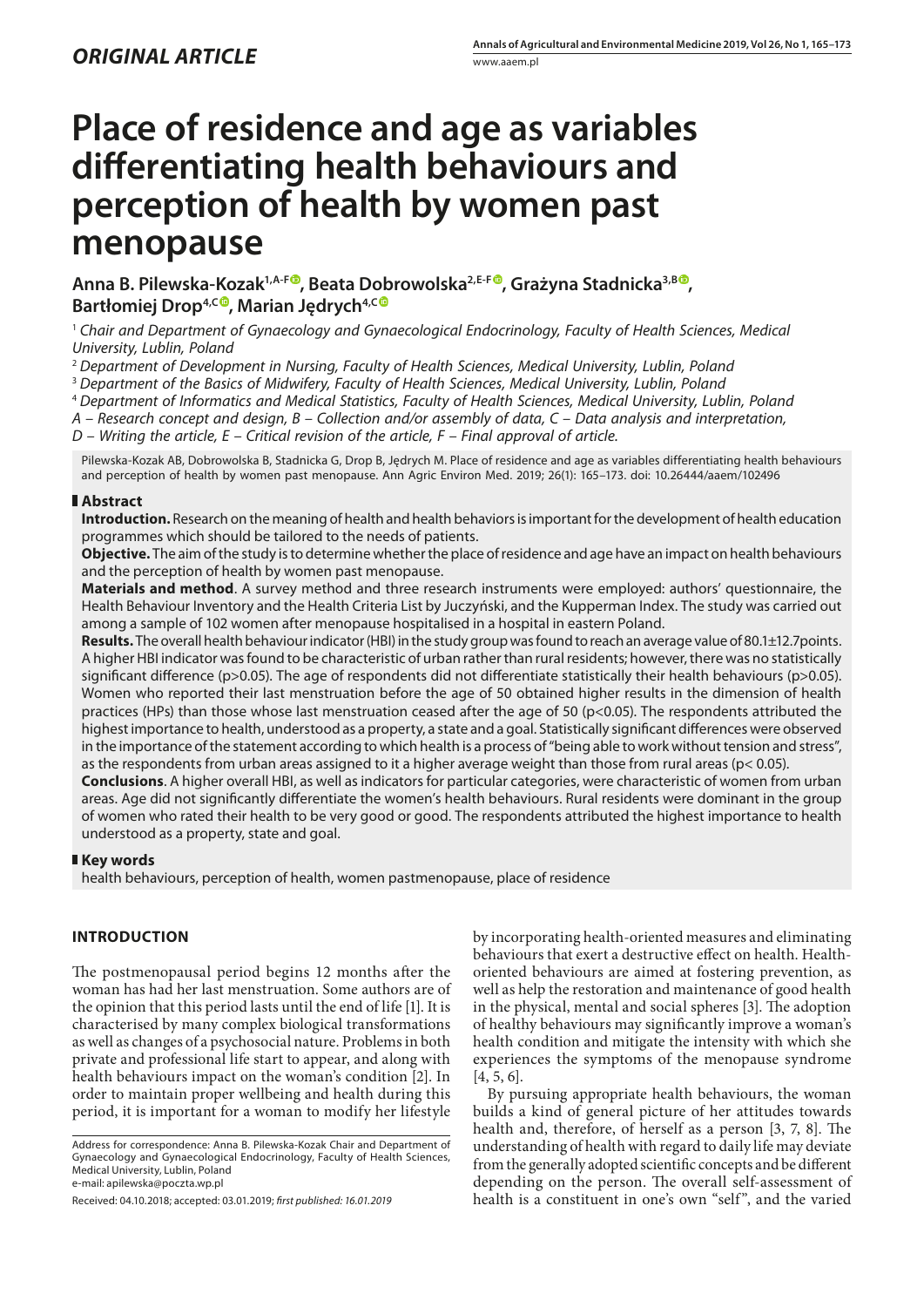terminology of this concept results from determinants of a psychosocial nature (age, gender, place of residence, system of values, etc.). However, for most people "being healthy" primarily means not experiencing any symptoms of disease and the ability to perform their social roles [9, 10, 11]. Health, regardless of differences in interpretation of the definition, is considered to be an axiological category which, by determining many aspects of human life, may take on an autotelic character or constitute an indirect value necessary to achieve other life goals [12, 13]. Consequently, the position occupied by health in the hierarchy of human values governs the sense of responsibility for one's own health and the choice of behaviours aimed at achieving it. The safe fulfilment of health potential, however, is the ability to optimally position it in relation to other life values [14, 15, 16, 17].

## **OBJECTIVE**

The aim of the study is to determine whether the place of residence and age have an impact on health behaviours and the perception of health by women past menopause.

#### **MATERIALS AND METHOD**

The study was carried out in the Gynaecological Oncology and Gynaecology Ward of the Independent Public Clinical Hospital No. 1 in Lublin, eastern Poland, using a diagnostic survey method.

A convenience sampling method was used. The study involved 118 postmenopausal women aged  $40-82$  (56  $\pm$  7.8) years), 102 of whom qualified for statistical analysis. The inclusion criteria for a woman to be included in the study group were:

- a minimum of one year past her last ever menstruation (menopause);
- lack of documented chronic illnesses presented at the medical interview;
- giving consent to participate in the study.

The authors utilised four research instruments:

- 1. own survey questionnaire, which was made of two parts. The first part comprised a personal information section with questions on the subject of the study – sociodemographic data. The second part featured open and closed questions aimed to provide information on the analysed area;
- 2. the Health Behaviour Inventory (Polish: Inwentarz Zachowań Zdrowotnych, IZZ). The Health Behaviour Inventory devised by Juczyński [18], addressed to both healthy and ill adults. It includes 24 statements which describe various kinds of health-related behaviours (eating habits, preventive behaviours, positive mental attitude, health practices) displayed by respondents during the 12-month period preceding the study. Proper eating habits (PEH) include, first of all, the types of food consumed (whole wheat bread, vegetables and fruit, etc.). The statements describing preventive behaviours (PB) concern issues such as the following of health recommendations and obtaining information on health and diseases. On the other hand, health practices (HPs) include everyday habits regarding sleep and rest or physical activity. Positive

mental attitude (PMA) is understood as the avoidance of strong emotions, stress, tension, and depressing situations. Health behaviours determined by the Health Behaviour Inventory include three main types of behaviours [18]:

- behaviours which are known to decrease or increase the risk of disease;
- behaviours pursued out of conviction that they contribute to the maintenance of health or a reduction in the risk of disease;
- behaviours connected with following medical recommendations.

Juczyński used the results of health promoting programmes to choose statements most conducive to the assessment of health behaviours. Additionally, he applied several tools for the purpose of examining health practices – the General Preventive Health Behaviour Checklist and Reported Health Behaviour Checklist [18]. However, their parametric values turned out to be insufficient, as a number of statements in these tools did not meet the functional equivalence criterion resulting from Polish socio-economic conditions. At that point, Juczyński decided to devise his own questionnaire, using statements which matched the Polish cultural conditions.

The respondents were asked to mark the frequency with which they performed health-related activities listed in the questionnaire by rating them on a 5-point scale: 1 – almost never; 2 – rarely; 3 – from time to time; 4 – often; 5 – almost always. The average time to complete the survey was limited to 5 minutes. The numerical values marked by the respondents were counted to determine intensification of the overall health behaviour indicator. The value was a score from 24–120 points. The higher the indicator, the higher the increase in health behaviours. The overall indicator was then converted into standardised values – "sten". The results varied within the range of 1–4 sten (low), 5–6 sten (average), 7–10 sten (high). Intensification of the 4 categories of health behaviours was calculated separately – the average number of scores in each category constituted the indicator according to a standardised key, i.e. the sum of scores divided by 6.

3. The Health Criteria List (Polish: Lista Kryteriów Zdrowia, LKZ) by Juczyński [18]. This refers to a holistic approach to health and includes 24 statements describing the positive elements of various aspects of physical, mental and social health. The statements are assigned to different categories, defining health as: state, target, process, property or result. Having read and marked those criteria which a respondent considers most significant in terms of health, he or she chooses 5 criteria in order of importance, arranging them from the most (5 points) to the least important (1 point). The study takes an average time of 10 minutes and can be carried out individually or in groups. In group studies, health criteria that were not selected should be assigned «0» points.The questionnaire allows results to be obtained from each category, as well as the hierarchy of the 5 most important values which the examined individual associated with health. As a result, a ranks order was obtained from all possible 24 health criteria. In addition, it is worth paying attention to the distribution of rank numbers for individual health criteria.

4. Additionally, in order to evaluate the intensification of postmenopausal symptoms, the Kupperman Index was applied, [19] developed in 1959 and includes an evaluation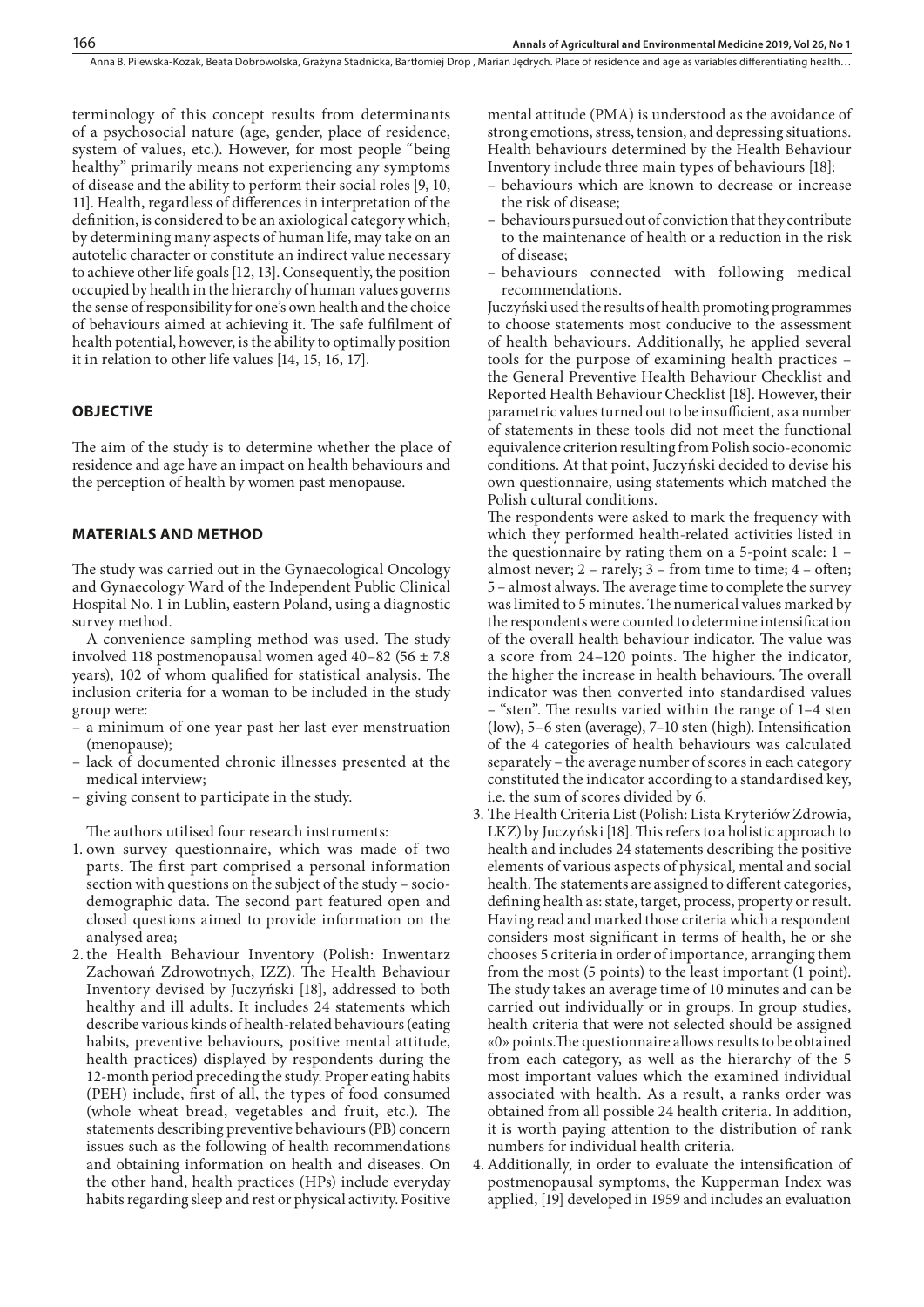of 11 symptoms. The following elements are assessed: hot flashes, increased sweating, sleep disorders, nervousness, depressed mood, dizziness, general weakness, painful joints and headaches, palpitation, paresthesias. The presence of each symptom is scored (multiplier from 0–3 points), depending on the severity of the symptom (none, slight, medium, severe). Next, the score set by Kupperman and assigned to the given symptom is multiplied by the multiplier. After summing up, the final result reflects the severity of climacteric symptoms (the "menopausal index"). A score of 20 or less indicates a moderate climacteric syndrome, 21–34 points means that its severity is moderate to high, and with more than 35 points the syndrome is severe.

**Ethical issues.** The study was voluntary and each participant signed a consent form and was assured that the study would be kept anonymous. The purpose of the study and how the questionnaires should be filled- in was explained to the respondents. The study was carried out in compliance with the Declaration of Helsinki and consent to conduct the study granted by the Bioethical Committee of the Medical University in Lublin (No. KE-0254/157/2013).

**Statistical analysis.** The collected material was subjected to a statistical analysis. The quantitative variables were described with a mean and a standard deviation. For the qualitative variables, the number and percentage of indicated categories were provided. In order to verify the hypotheses, appropriate statistical tests were applied: the chi-square test, the Student's t-test for independent groups and Wilcoxon Mann-Whitney test. The results of the analysis were accepted as statistically significant if p<0.05. The statistical analysis was performed on IBM SPSS Statistics software (version 21).

#### **RESULTS**

**Respondents' socio-demographic characteristics, menopause symptoms and chosen health behaviours.** The study involved 102 postmenopausal women aged 40–82 (56±7.8 years). Female residents of rural areas accounted for more than half (54; 52.9%) of the respondents, whereas urban areas were represented by 48 women (47.1%). The majority (86; 84.3%) of the study group had planned on staying in hospital, as opposed to 16 (15.7%) respondents who had not planned it. The majority of women (88; 86.3%) reported that their menstruation had ceased for natural reasons, whereas in others (14; 13.7%) menstruation had stopped following a hysterectomy. Hot flashes were reported by every fifth (58; 20.9%) respondent, sleep disorders by 55, and irritable mood by 43. 21 women (7.6%) stated that they had depression. The vast majority (94; 92.2%) of the surveyed women were characterised by moderate severity of climacteric symptoms; 6 (5.9%) of them experienced medium severity. Two (2.0%) women admitted that they were not experiencing any such symptoms. Table 1 presents the degrees of severity of the climacteric syndrome depending on the place of residence. No statistically significant differences were observed between the residents of rural and urban areas as regards intensification of the climacteric syndrome (p>0.05).

The majority of the women (89; 87.3%) did not undergo treatment for menopausal symptoms. Only 7 (6.7%) women were receiving hormone replacement therapies (HRT) and 6

|  |  |  | <b>Table 1.</b> Degree of severity of climacteric syndrome vs. place of residence |  |  |  |
|--|--|--|-----------------------------------------------------------------------------------|--|--|--|
|--|--|--|-----------------------------------------------------------------------------------|--|--|--|

|                        | Kupperman Index                                             |             |               |                             |                                |      |  |  |  |
|------------------------|-------------------------------------------------------------|-------------|---------------|-----------------------------|--------------------------------|------|--|--|--|
| Place of<br>residence  |                                                             | No symptoms |               | Moderate:<br>$21-34$ points | Severe:<br>more than 35 points |      |  |  |  |
|                        | n                                                           | $\%$        | n             | $\%$                        | n                              | $\%$ |  |  |  |
| Urban area<br>$n = 48$ |                                                             | 2.1         | $\mathcal{P}$ | 4.2                         | 45                             | 93.7 |  |  |  |
| Rural area<br>$n = 54$ |                                                             | 19          | 4             | 74                          | 49                             | 90.7 |  |  |  |
| Significance           | Chi-square = $0.453$ ; $p = 0.798$ [with Yates' correction] |             |               |                             |                                |      |  |  |  |

n- frequency; % – percent

(5.9%) used plant-based preparations. Half of the respondents (44; 49.4%) reported that since their physicians had not recommended it, they had never used hormone replacement therapies. 28 (31.5%) respondents refrained from them due to concerns about pharmacotherapies; 6 (6.7%) respondents did not feel the need for a hormone replacement therapy. There were also 6 (6.7%) women who stated that they did not use an HRT due to medical contraindications.

More than half (60; 58.8%) of the study group stated that they were sexually active; 42 (41.2%) were not. More than half (61; 59.8%) of the respondents indicated that they spent their free time actively; the remaining 41 (40.2%) opted for passive forms of leisure, such as watching TV or reading.

58 (56.9%) respondents perceived their health as "good", whereas for 34 (33.3%) it was "fair". 4 (3.9%) women assessed it to be "very good" and only 6 (5.9%) as "poor". Compiled data on women's self-assessment of health by place of residence are shown in Table 2. No statistically significant correlation was found between self-assessment of health and place of residence ( $p > 0.05$ ).

**Table 2.** Respondents' self-assessment of health vs. place of residence

|                        | Self-assessment of health |                                                             |           |      |  |  |  |
|------------------------|---------------------------|-------------------------------------------------------------|-----------|------|--|--|--|
| Place of residence     |                           | Very good/Good                                              | Fair/Poor |      |  |  |  |
|                        | n                         | $\frac{0}{0}$                                               | N         | $\%$ |  |  |  |
| Urban area<br>$n = 48$ | 26                        | 54.2                                                        | 22        | 45.8 |  |  |  |
| Rural area<br>$n = 54$ | 35                        | 64.8                                                        | 19        | 35.2 |  |  |  |
| Significance           |                           | Chi-square = $0.947$ ; $p = 0.442$ [with Yates' correction] |           |      |  |  |  |

n- frequency; % – percent

It was analysed whether postmenopausal women undergo preventive health examinations on a regular basis. More than half (71; 69.6%) of the respondents stated that they regularly participated in such examinations, whereas one in 3 (31; 30.4%) admitted that they did not do so. Respondents' answers further showed that 30 (29.4%) women performed cytology once a year and 29 (28.4%) did it less than once a year. The remaining 43 (42.2%) respondents underwent this examination once every 2 years.

The study shows that more than half (62; 60.8%) of the women occasionally performed breast self-examination, while nearly one in 4 (18; 17.6%) did not do it because they did not consider it necessary. Only 11 (10.8%) respondents declared that they performed self-examination regularly every month, on a specific day of their choice. Only one in 3 (40; 34.5%) women stated that they underwent mammography, as opposed to the rest who did not undergo this examination.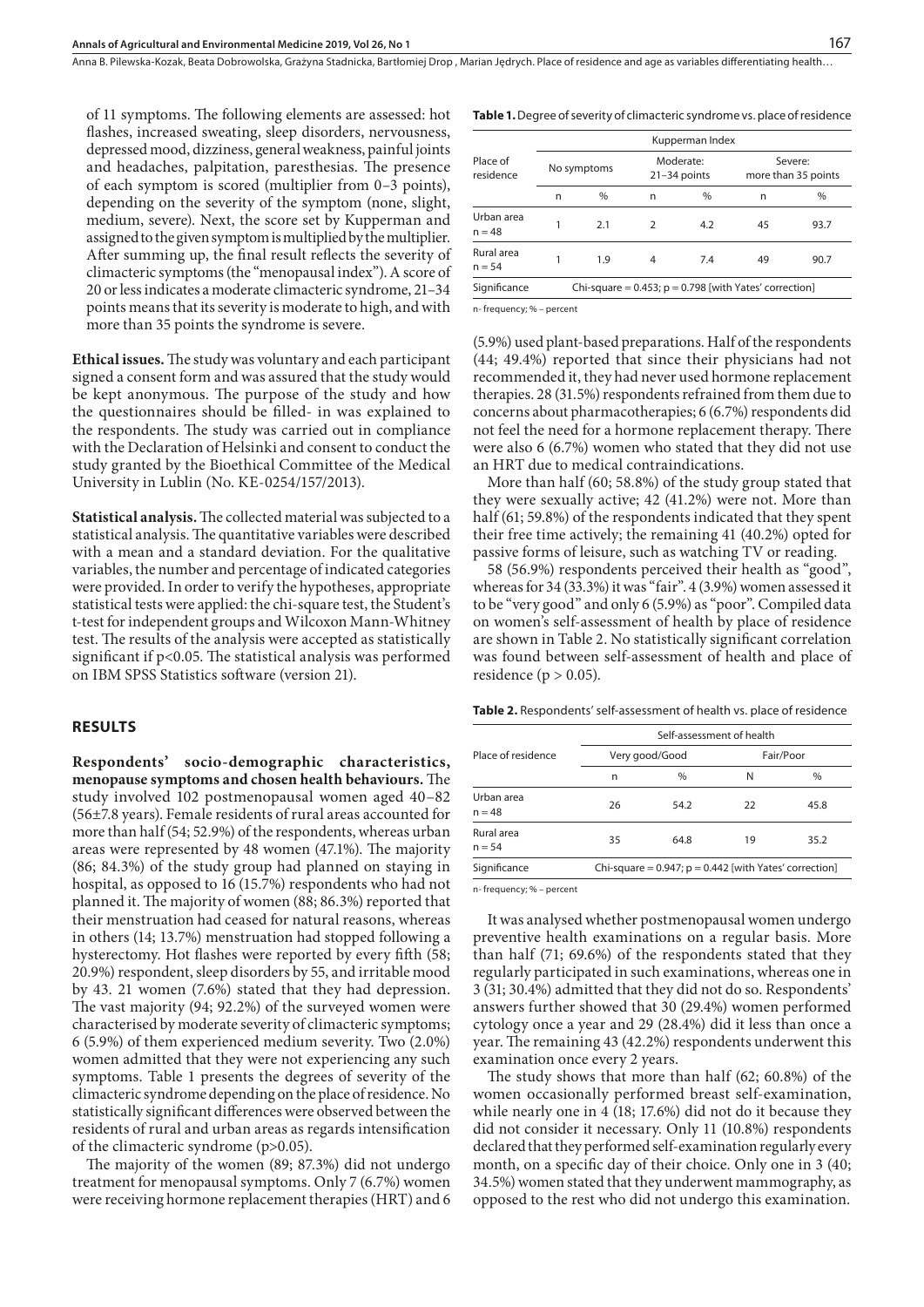**Intensification of health behaviours in postmenopausal women and their evaluation of health.** The overall health behaviour indicator (HBI) in the study group was found to reach an average value of 80.1±12.7 points. The lowest and highest values of the indicator were 46 points (1 STEN) and 107 points (9 STEN), respectively. Half of the women obtained a value in excess of 79.5 points (5 STEN), and every fourth had an indicator of more than 91.3 points (6 STEN).

The point of interest was the respective types of health behaviour in the analysed group (Tab. 3).

**Table 3.** Overall health behaviour indicator for each category

| Behaviour category             | M    | SD  |
|--------------------------------|------|-----|
| Proper eating habits (PEH)     | 3.33 | 0.6 |
| Preventive behaviours (PB)     | 3.41 | 0.7 |
| Positive mental attitude (PMA) | 3.33 | 0.7 |
| Health practices (HPs)         | 3.25 | 06  |
|                                |      |     |

M – mean; ± SD – standard deviation

Preventive behaviours were the prevailing pattern of health behaviour. The mean expressing the health behaviour indicator (HBI-PB) was lower in relation to the standardisation group (which serves as a reference for the interpretation of own research). This was followed by proper eating habits (PEH) and positive mental attitude (PMA), where the mean was lower than in the standardisation group. Finally, health practices (HPs), also with a mean lower than in the comparative group.

The next step was statistical analysis regarding the possible relationship between age and health behaviours. Taking into account the median (Me = 56) of the women's age, the respondents were divided into 2 age groups: under 56 and aged 56 and over. Younger respondents, under 56 years of age, obtained a slightly higher overall HBI indicator and slightly higher results in dimensions of PEH and PB. Whereas older respondents, aged 56 and over, obtained slightly higher results in the dimensions of PMA and HPs. However, age turned out to be a variable that did not significantly differentiate the health behaviours of the surveyed women (Tab. 4). Lack of statistical differences between health behaviours and age was additionally confirmed by the analysis of linear correlation.

In addition, it was analysed whether the women's health behaviours were differentiated by the age at which they had their last menstruation. The respondents were divided into 2 groups: under 50 and aged 50 and over. Women who reported their last menstruation before the age of 50 obtained slightly higher overall HBI indicator than those who had their last menstruation later – over 50 years of age. However, the results were not statistically significant. Statistically significant difference was observed in dimension of health practices (HPs) (p< 0.05). Women who reported their last menstruation before the age of 50 obtained higher results in this dimension of health behaviour (Tab. 4).

It was also interesting to discover whether the women who had ceased their menstruation for natural reasons reported different health behaviours than those whose menstruation had stopped following a hysterectomy. Analysis with the Wilcoxon Mann-Whitney test did not show any statistically significant difference between these 2 groups of respondents  $(p > 0.05)$ . Slightly higher results in all categories of health behaviours were obtained by women whose menstruation stopped for natural reasons (Tab. 4).

| Table 4. Value of postmenopausal women's health behaviour indicators   |
|------------------------------------------------------------------------|
| depending on their age, age at last menstruation, natural vs. surgical |
| menopause                                                              |

|                                      | $M \pm SD$                      |                             |                             |                             |                             |  |  |  |  |
|--------------------------------------|---------------------------------|-----------------------------|-----------------------------|-----------------------------|-----------------------------|--|--|--|--|
| Age of<br>women                      | Overall indicator<br><b>HBI</b> | PEH<br>PB                   |                             | <b>PMA</b>                  | <b>HPs</b>                  |  |  |  |  |
| Under 56<br>$n = 47$                 | $80.74 \pm 11.48$               | $3.40 \pm 0.60$             | $3.47 \pm 0.64$             | $3.29 \pm 0.74$             | $3.23 \pm 0.54$             |  |  |  |  |
| 56 and over<br>$n = 55$              | 79.60±13.72                     | $3.28 \pm 0.62$             | $3.37 \pm 0.77$             | $3.38 \pm 0.66$             | $3.27 \pm 0.63$             |  |  |  |  |
| Significance                         | $t = 0.452$<br>$p = 0.652$      | $t = 0.976$<br>$p = 0.331$  | $t = 0.719$<br>$p = 0.474$  | $t = -0.653$<br>$p = 0.515$ | $t = -0.271$<br>$p = 0.787$ |  |  |  |  |
| Age at the<br>last menstru-<br>ation | Overall indicator<br><b>HBI</b> | PEH                         | PB                          | <b>PMA</b>                  | <b>HPs</b>                  |  |  |  |  |
| Under 50<br>$n = 49$                 | 80.73±14.31                     | $3.33 \pm 0.68$             | $3.43 + 0.80$               | $3.33 \pm 0.73$             | $3.54 \pm 0.64$             |  |  |  |  |
| 51 and over<br>$n = 53$              | 79.57±11.10                     | $3.33 \pm 0.54$             | $3.40 + 0.63$               | $3.34 \pm 0.67$             | $3.17 \pm 0.53$             |  |  |  |  |
| Significance                         | $t = 0.463$<br>$p = 0.644$      | $t = -0.001$<br>$p = 0.999$ | $t = 0.162$<br>$p = 0.872$  | $t = -0.042$<br>$p = 0.967$ | $t = 2.469$<br>$p = 0.045$  |  |  |  |  |
| Natural vs.<br>surgical<br>menopause | Overall indicator<br>HBI        | PEH                         | PB                          | <b>PMA</b>                  | <b>HPs</b>                  |  |  |  |  |
| Natural<br>$n = 88$                  | 80.24±12.58                     | $3.34 \pm 0.62$             | $3.42 \pm 0.72$             | $3.34 \pm 0.68$             | $3.26 \pm 0.58$             |  |  |  |  |
| Surgical<br>$n = 14$                 | 79.43±13.85                     | $3.32 \pm 0.54$             | $3.39 \pm 0.68$             | $3.31 \pm 0.83$             | $3.21 \pm 0.65$             |  |  |  |  |
| Significance                         | $z = -0.307$<br>$p = 0.759$     | $z = -0.152$<br>$p = 0.880$ | $z = -0.219$<br>$p = 0.826$ | $z = -0.215$<br>$p = 0.830$ | $z = -0.312$<br>$p = 0.755$ |  |  |  |  |
|                                      |                                 |                             |                             |                             |                             |  |  |  |  |

M – mean;± SD – standard deviation; PEH – Proper Eating Habits; PB – Preventive Behaviours; PMA – Positive Mental Attitude; HPs – Health Practices; t – t test for independent groups; z -Wilcoxon Mann-Whitney test

The authors' point of interest was whether the value of the overall health behaviour indicator of the respondents and the values of indicators for each category of health behaviours depended on their place of residence. A higher HBI indicator was found to be characteristic of urban rather than rural residents. However, with no statistically significant difference (p>0.05). Moreover, urban residents obtained higher results in all dimensions of health behaviours, and in PMA the difference was statistically significant (p=0.028) (Tab. 5).

Furthermore, the authors were interested in what value the respondents attributed to health (Tab. 6). The respondents attributed the highest importance to health understood as a property, state and goal. This was followed by health perceived as a result. For women, being healthy primarily

**Table 5.** Value of postmenopausal women's health behaviour indicators depending on place of residence

|                        | $M \pm SD$                         |                             |                             |                             |                             |  |  |  |  |
|------------------------|------------------------------------|-----------------------------|-----------------------------|-----------------------------|-----------------------------|--|--|--|--|
| Place of<br>residence  | Overall<br>indicator<br><b>HBI</b> | PEH                         | <b>PB</b>                   | <b>PMA</b>                  | <b>HPs</b>                  |  |  |  |  |
| Urban area<br>$n = 48$ | $82.4 \pm 11.4$                    | $3.38 + 0.57$               | $3.48 + 0.70$               | $3.48 + 0.59$               | $3.33 + 0.52$               |  |  |  |  |
| Rural area<br>$n = 54$ | $77.6 \pm 13.6$                    | $3.27 \pm 0.65$             | $3.32 + 0.72$               | $3.17 \pm 0.77$             | $3.16 \pm 0.65$             |  |  |  |  |
| Significance           | $t = -1.918$<br>$p = 0.058$        | $t = -0.868$<br>$p = 0.387$ | $t = -1.113$<br>$p = 0.269$ | $t = -2.228$<br>$p = 0.028$ | $t = -1.489$<br>$p = 0.140$ |  |  |  |  |

M – mean; ± SD – standard deviation; PEH – Proper Eating Habits; PB – Preventive Behaviours; PMA – Positive Mental Attitude; HPs – Health Practices; t – t test for independent groups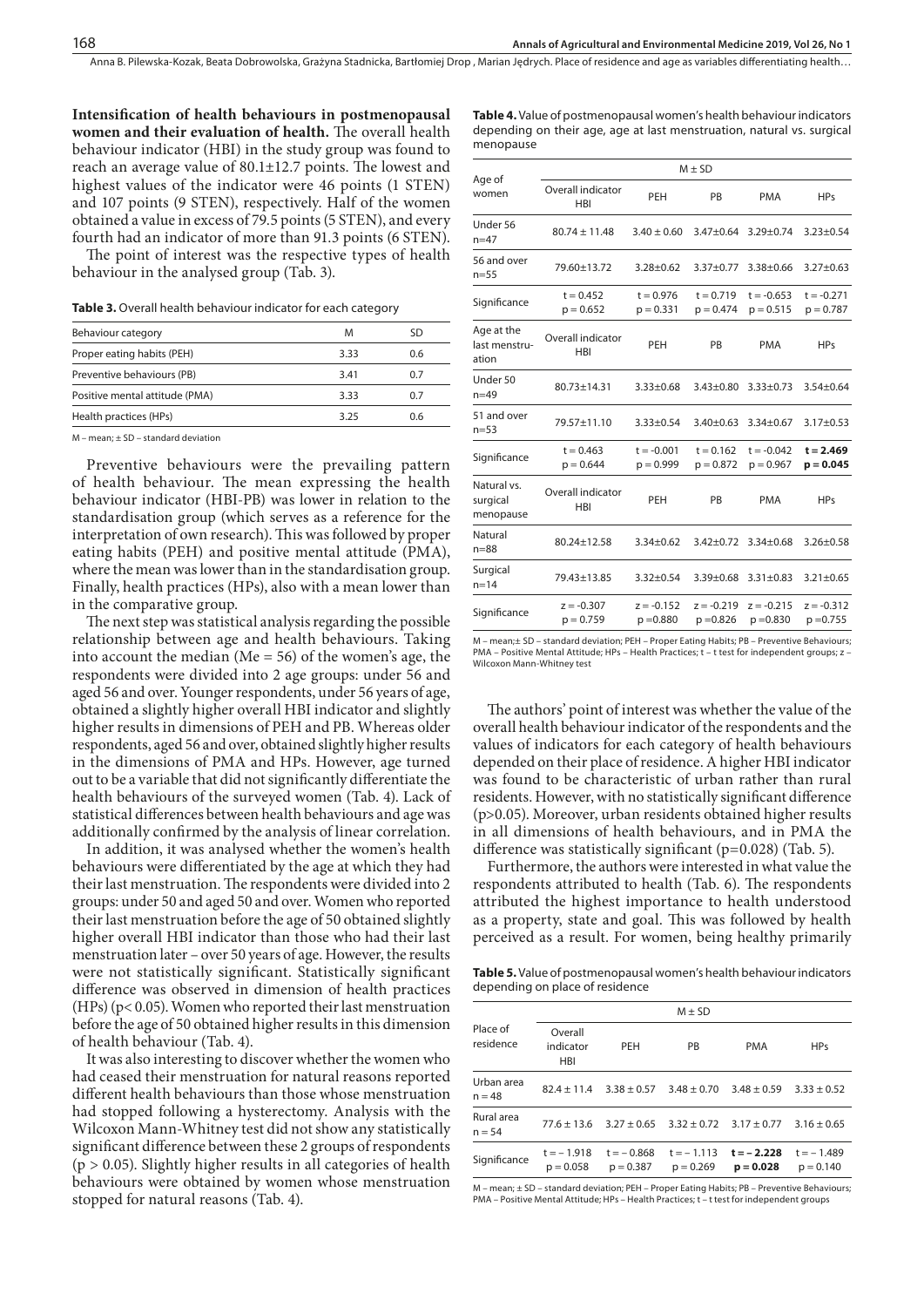|  |  |  |  |  |  | <b>Table 6.</b> Mean weights of postmenopausal women's statements on health |  |  |  |  |  |  |
|--|--|--|--|--|--|-----------------------------------------------------------------------------|--|--|--|--|--|--|
|--|--|--|--|--|--|-----------------------------------------------------------------------------|--|--|--|--|--|--|

| No. | Statements                                                                                  | Average weight | How health is defined |
|-----|---------------------------------------------------------------------------------------------|----------------|-----------------------|
| 1.  | For me, being healthy means to live to an old age                                           | 1.34           | goal                  |
| 2.  | For me, being healthy means to feel happy for most of the time                              | 1.50           | state                 |
| 3.  | For me, being healthy means to be able to coexist peacefully with others                    | 0.64           | process               |
| 4.  | For me, being healthy means to be able to solve my own problems                             | 0.48           | process               |
| 5.  | For me, being healthy means to eat well                                                     | 0.81           | result                |
| 6.  | For me, being healthy means to get a good amount of rest and sleep                          | 0.64           | result                |
| 7.  | For me, being healthy means to drink small amounts of alcohol or no alcohol at all          | 0.16           | result                |
| 8.  | For me, being healthy means to refrain from smoking                                         | 0.39           | result                |
| 9.  | For me, being healthy means to maintain a proper body weight                                | 0.31           | result                |
| 10. | For me, being healthy means to take medication only in exceptional cases                    | 0.49           | property              |
| 11. | For me, being healthy means to have a good mood                                             | 0.39           | property              |
| 12. | For me, being healthy means to not feel any physical ailments                               | 1.36           | property              |
| 13. | For me, being healthy means to work without tension and stress                              | 0.33           | process               |
| 14. | For me, being healthy means to not get sick, but if so, only rarely with flu or indigestion | 0.85           | property              |
| 15. | For me, being healthy means to have healthy eyes, hair, skin                                | 0.28           | property              |
| 16. | For me, being healthy means to be able to adapt to changes in life                          | 0.20           | process               |
| 17. | For me, being healthy means to be able to enjoy life                                        | 0.83           | state                 |
| 18. | For me, being healthy means to be responsible                                               | 0.09           | qoal                  |
| 19. | For me, being healthy means to be able to control my urges and emotions                     | 0.02           | Process               |
| 20. | For me, being healthy means to keep all body parts functional                               | 1.37           | property              |
| 21. | For me, being healthy means to accept myself and know my capabilities and limitations       | 0.65           | goal                  |
| 22. | For me, being healthy means to have a job, various interests                                | 0.41           | result                |
| 23. | For me, being healthy means to feel well                                                    | 0.91           | state                 |
| 24. | For me, being healthy means to hardly ever need to go to the doctor's                       | 0.52           | property              |

means to "feel happy most of the time", "keep all body parts functional", "not feel any physical ailments", and "live to an old age". Less importance was assigned to the following statements: "be able to control my urges and emotions", "be responsible", "be able to adapt to changes in life", "drink small amounts of alcohol or no alcohol at all", "have healthy eyes, hair and skin".

It was also interesting to discover whether the respondents understood the term "health" differently depending on their age and place of residence. The analysis did not show any statistically significant differences regarding perception of health by women under 56 years of age and over 56 years of age (p>0.05). Regarding place of residence, statistically significant differences were observed in the weight of the statement according to which health is a process of "being able to work without tension and stress", as the respondents from urban areas assigned to it a higher average weight than those from rural areas ( $p < 0.05$ ). Differences with statistical significance were also found in the weight of the statement defining health as a property of the human body: "not get sick and if so, only rarely with flu or indigestion" – women from rural areas assigned to it a higher average weight than those from urban areas ( $p=0.05$ ). Furthermore, there was a difference approximating statistical significance regarding the statement describing health as being the aim of "being responsible". Women from rural areas awarded this statement a higher score than those from urban areas (Tab. 7).

#### **DISCUSSION**

The notion of health, as stipulated in "The Mandala of Health" concept, is to be understood comprehensively and include the body, the mind and the spirit [12]. Self-assessment of health is an epidemiological research method, increasingly used to evaluate the health of the population [20]. In own research, the subjective assessment of one's own health turned out to be average, as more than half (56.9%) of women rated it as good and one in 3 (33.3%) as fair. It should be stressed that the majority of women living in rural areas were those who assessed their own health as very good and good (64.8%). The findings in this scope in the current study are different from results of a survey among 959 Chinese women aged 50 or above, in which the majority perceived their health status as "fair" or "poor" (62%) [21].

Women expressed concern about their health by, among other things, participating in preventive examinations. The results showed that more than half (69.6%) of the respondents used preventive examinations, while one in 3 (30.4%) stated they did not. Cytology was most preferred by women after menopause, with 29.4% and 42.2% of the respondents performing it once or twice a year, respectively. At the same time, every third (34.5%) woman reported also undergoing mammography. Breast self-examination was performed every month by 10.8% and occasionally by 60.8% of the respondents; 28.4% of them did not examine their breasts. The study by Słopiecka [22] conducted among 210 women aged 18–73 showed that more than half (59.0%) of them underwent preventive examinations of the reproductive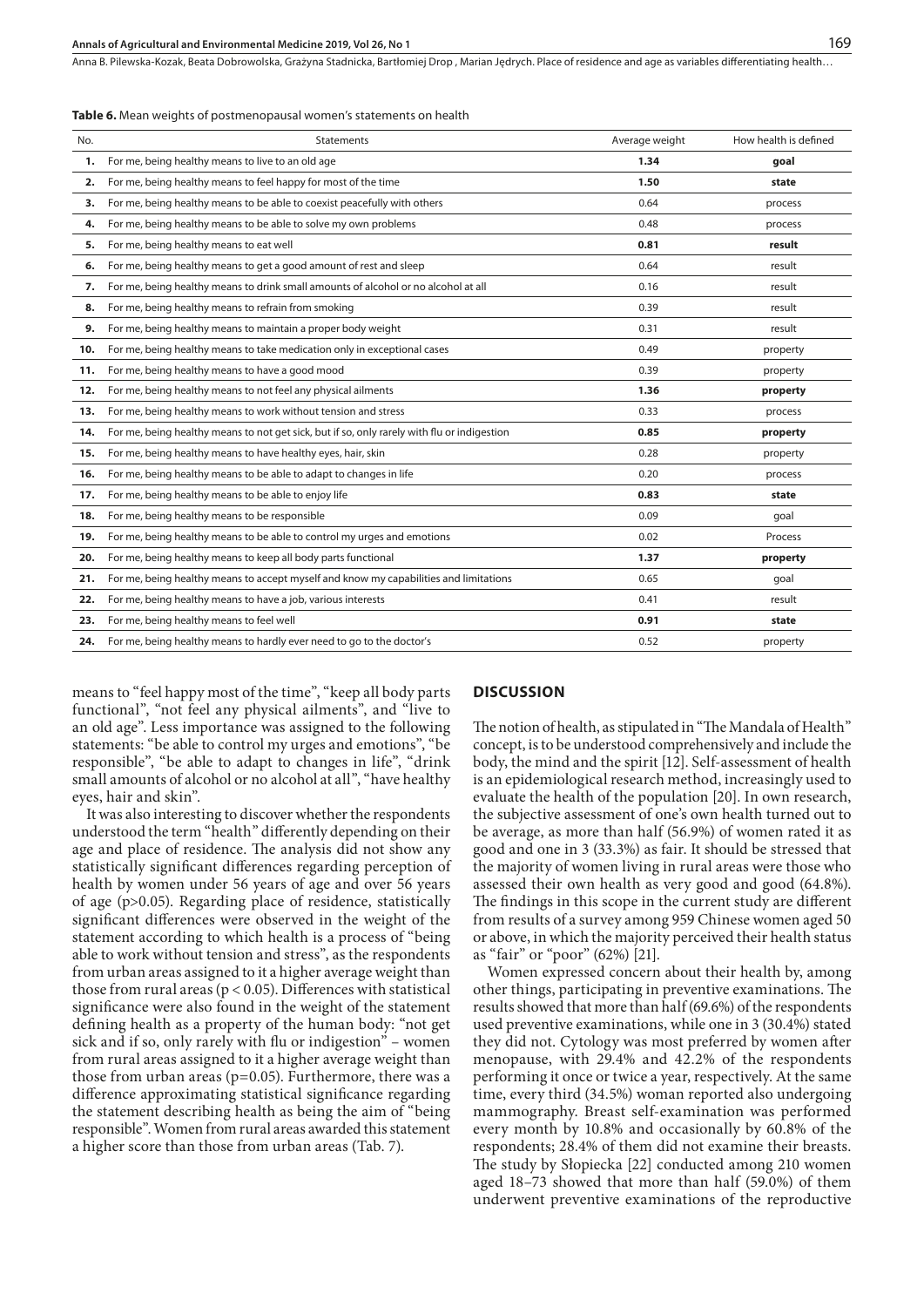#### **Table 7.** Mean weights of postmenopausal women's statements on health in relation to place of residence

|     |                                                                  | Average weight  |                    | Significance |       | Average weight |               | Significance |       | How                  |
|-----|------------------------------------------------------------------|-----------------|--------------------|--------------|-------|----------------|---------------|--------------|-------|----------------------|
|     | No. "For me, being healthy means to"                             | Age<br>under 56 | Age 56<br>and over | t            | p     | rural area     | urban<br>area | t            | p     | health is<br>defined |
|     | 1. live to an old age                                            | 1.20            | 1.45               | $-0.669$     | 0.505 | 1.19           | 1.46          | $-0.703$     | 0.484 | goal                 |
|     | 2. feel happy most of the time                                   | 1.52            | 1.49               | 0.071        | 0.943 | 1.32           | 1.67          | $-0.810$     | 0.420 | state                |
|     | 3. be able to coexist peacefully with others                     | 0.71            | 0.58               | 0.414        | 0.680 | 0.61           | 0.67          | $-0.186$     | 0.853 | process              |
|     | 4. be able to solve my own problems                              | 0.41            | 0.53               | $-0.479$     | 0.633 | 0.47           | 0.48          | $-0.056$     | 0.955 | process              |
|     | 5. eat well                                                      | 0.93            | 0.71               | 0.722        | 0.472 | 0.91           | 0.72          | 0.617        | 0.539 | result               |
|     | 6. get a good amount of rest and sleep                           | 0.59            | 0.69               | $-0.403$     | 0.688 | 0.53           | 0.74          | $-0.813$     | 0.418 | result               |
|     | 7. drink small amounts of alcohol or no alcohol at all           | 0.15            | 0.16               | $-0.083$     | 0.934 | 0.28           | 0.06          | 1.531        | 0.132 | result               |
|     | 8. refrain from smoking                                          | 0.41            | 0.36               | 0.214        | 0.831 | 0.55           | 0.24          | 1.339        | 0.184 | result               |
|     | 9. keep proper body weight                                       | 0.48            | 0.16               | 1.834        | 0.070 | 0.23           | 0.37          | $-0.785$     | 0.434 | result               |
|     | 10. take medication only in exceptional cases                    | 0.43            | 0.53               | $-0.406$     | 0.686 | 0.60           | 0.39          | 0.911        | 0.364 | property             |
|     | 11. have a good mood                                             | 0.43            | 0.35               | 0.417        | 0.678 | 0.23           | 0.52          | $-1.368$     | 0.174 | property             |
|     | 12. not feel any physical ailments                               | 1.39            | 1.33               | 0.171        | 0.864 | 1.55           | 1.19          | 0.990        | 0.325 | property             |
|     | 13. be able to work without tension and stress                   | 0.28            | 0.36               | $-0.396$     | 0.693 | 0.11           | 0.52          | -2.162       | 0.034 | process              |
|     | 14. not get sick, and if so, only rarely with flu or indigestion | 0.80            | 0.89               | $-0.292$     | 0.771 | 1.17           | 0.57          | 2.006        | 0.048 | property             |
|     | 15. have healthy eyes, hair, skin                                | 0.26            | 0.29               | $-0.169$     | 0.866 | 0.34           | 0.22          | 0.668        | 0.506 | property             |
|     | 16. be able to adapt to changes in life                          | 0.24            | 0.16               | 0.555        | 0.580 | 0.15           | 0.24          | $-0.676$     | 0.500 | process              |
|     | 17. be able to enjoy life                                        | 0.78            | 0.87               | $-0.321$     | 0.749 | 0.85           | 0.81          | 0.129        | 0.898 | state                |
|     | 18. be responsible                                               | 0.11            | 0.07               | 0.380        | 0.704 | 0.19           | 0.00          | 1.930        | 0.060 | qoal                 |
|     | 19. be able to control my urges and emotions                     | 0.02            | 0.02               | 0.127        | 0.900 | 0.02           | 0.02          | 0.098        | 0.922 | process              |
| 20. | keep all body parts functional                                   | 1.30            | 1.42               | $-0.308$     | 0.759 | 1.49           | 1.26          | 0.624        | 0.534 | property             |
|     | 21. accept myself, know my capabilities and limitations          | 0.85            | 0.49               | 1.319        | 0.190 | 0.51           | 0.78          | $-0.985$     | 0.327 | goal                 |
|     | 22. have a job, various interests                                | 0.50            | 0.33               | 0.723        | 0.471 | 0.30           | 0.50          | $-0.848$     | 0.398 | result               |
|     | 23. feel well                                                    | 0.83            | 0.98               | $-0.476$     | 0.635 | 0.94           | 0.89          | 0.145        | 0.885 | state                |
|     | 24. hardly ever need to go to the doctor's                       | 0.37            | 0.65               | $-1.446$     | 0.151 | 0.45           | 0.59          | $-0.718$     | 0.475 | property             |

t – t test for independent groups

organs less than once every 2 years, or did not participate in them at all. The remaining group (41.0%) reported regular participation, i.e. at least once every 2 years.

It follows from the analysis of the results cited above that only 36% of the respondents regularly, i.e. once a year or every 2 years, performed a cytology, and that one in 3 women were unable to recall how often they had undergone this examination. Surprisingly, 16% of the women reported to have never undergone a cytological examination. A report by Woźniak [23] from a study involving 100 female patients aged 18–74 (with the largest group aged 41–50) revealed that only 28% of them performed breast self-examination once a month; "once a year" was the frequency reported by every fifth (22%) woman. A matter of concern is that almost every second (48%) respondent in the cited study admitted to not examining her breasts at all. The said report also showed that one in 3 (29%) women performed cytological and gynaecological examinations once a year, and for nearly one in 4 (23%) this was once every 2 years. There were also women who admitted to never having undergone cytological checkups or gynaecological examinations (9% and 5%, respectively). A study by Skórzyńska et al. [24] among 150 women over 50 years of age revealed that they did not perform cytology or mammography more regularly (61.3% of the surveyed women had undergone cytology and 51.3% mammography in the

last 2 years), and medical recommendations regarding early detection of cancers were frequently ignored by them. The results from the study among Chinese women at the same age were even worse: half of surveyed women (52.1%) had never had a cytology, and 66% of them thought that this test was not necessary after menopause [21].

The overall HBI of women surveyed was average (M=80.1±12.7), which corresponds with Juczyński's standardisation results (M=85.98±12.70) [18]. However, the mean characterising the indicator in this study was lower than in the case of the authors' questionnaire. The author noted that postmenopausal women engaged in more health-promoting behaviours, compared to younger people. An exception to this (in favour of the younger population), in his opinion, may be those affected by certain chronic diseases [18]. In recent years, older-age groups have been observed to exhibit a fairly stable trend of improving their health behaviours. Some authors have even reported above-average results obtained by the older population [25]. This differs from the findings of Kurowska and Kierzenkowska [26] who discovered that women aged over 60 obtained poorer results overall in this area. In the current study, the age of surveyed women did not significantly influence their health behaviours.

The presented results show that preventive behaviours (PB) exhibited the strongest manifestation in postmenopausal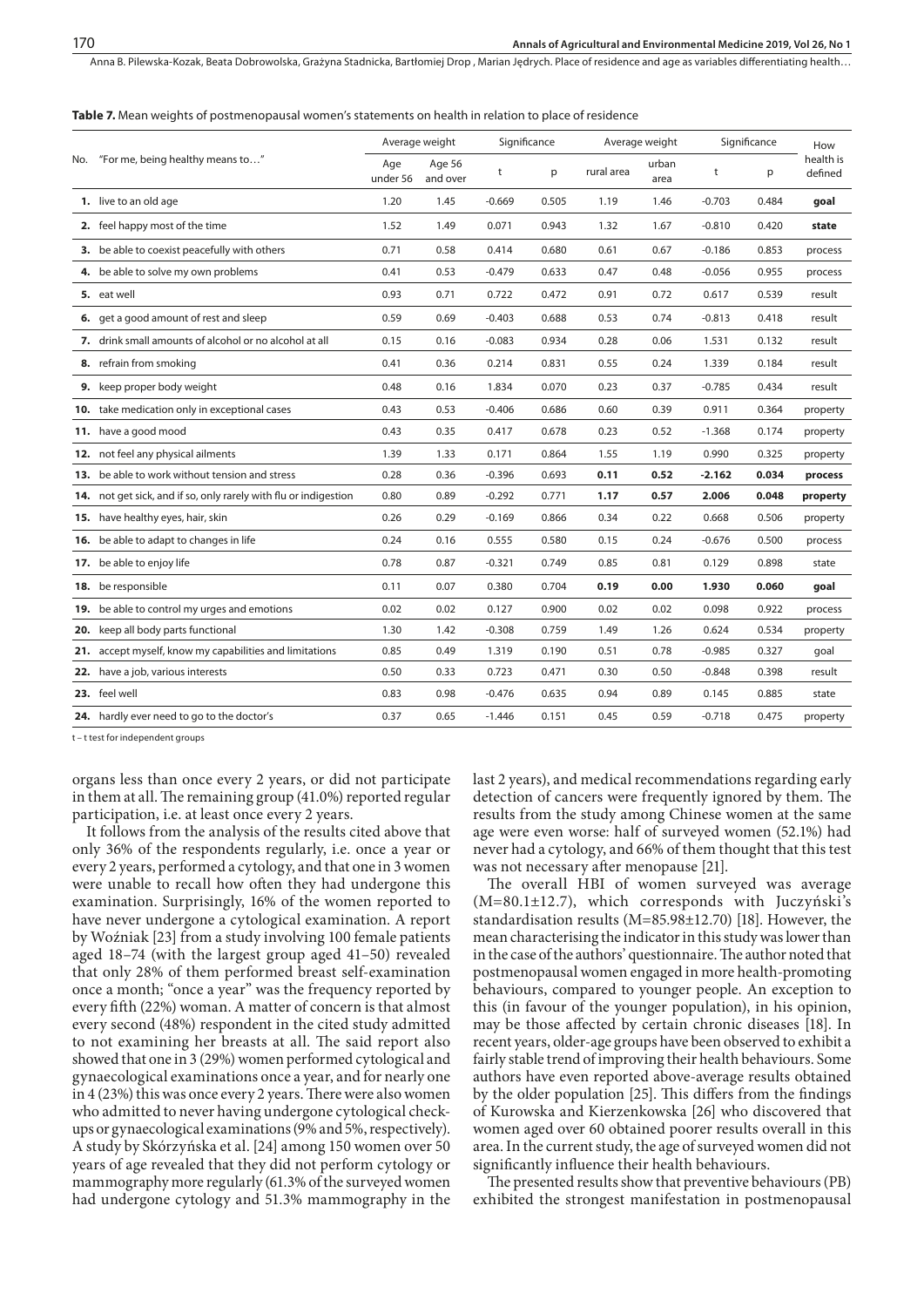women (M=3.41±0.70). In this category, respondents were asked about issues such as avoiding cold, following doctors' recommendations, knowing emergency telephone numbers, and being interested in health prevention and information on how to maintain good health. These were followed by issues related to proper eating habits (PEH) (M=3.33±0.6) and positive mental attitude (PMA) ( $M=3.33\pm0.6$ ). The above factors, however, were observed to exhibit fairly low psychometric properties when compared to the results presented in the study by Juczyński [18].

In the first category (PEH), the assessment covered the consumption of fruit and vegetables, restricting the intake of animal fats, sugar, salt and highly salted foods, as well as the frequency of consumption of wholemeal bread. Reports in the literature indicate the importance of following the principles of healthy nutrition to aid the prevention of postmenopausal diseases (metabolic syndrome, ischaemic heart disease, diabetes, malignant tumours, osteoporosis and depressive disorders) [27, 28, 29]. Detailed eating habits in this group of women were not analysed. However, some of the literature on the subject suggests that the diet of postmenopausal women is still unsatisfactory. Irregularities in this respect generally stem from excessive daily caloric intake, incorrect fat ratios (saturated vs. unsaturated fats), and mineral and vitamin deficiencies [30]. It is therefore worthwhile for these issues to be addressed in other studies in the future.

With regard to the PMA, issues such as the avoidance of depressing situations, extreme emotion and tension, as well as those related to social life, were taken into account. The fairly low psychometric properties of this factor may be considered unfavourable for the mental health of postmenopausal women. This is because the incidence of various mental disorders, especially depression and anxiety disorders, tends to increase in this age group [31, 32, 33, 34, 35]. Compared to younger populations, these women tend to experience more negative emotions, such as anxiety, sadness and exhaustion [36]. Therefore, avoiding stressors in everyday life can directly contribute to their ability to restore and maintain emotional balance [37, 38].

The last position was taken by health practices (HPs)  $(M=3.25\pm0.75)$ , the impact of which in the analysed group was lower than in Juczyński's study [18]. These included times devoted to rest, avoidance of overwork and excessive physical effort, weight control, and refraining from smoking. Various health activities are included in this category, with most attention being paid to physical recreation.

It is satisfying to note that more than half of the women (59.8%) reported engaging in physical exercise during their free time. Similar results were obtained by other authors where this proportion reached 48%; only 1.8% of the respondents admitted undertaking intensive and regular forms of physical activity [39]. In the study by Marlatt et al [40] among 1,611 peri- and post-menopausal women, those who reported lower exercise frequency (i.e. "rarely" or "occasionally") had a higher modified Kupperman Index score, compared to women who reported higher exercise frequency (i.e. "at least 3 times per week" or "almost daily") (p< 0.0001). It should be stressed that a low level of physical activity in this period of life may be associated with the occurrence of specific health problems [41]. Some authors also point out that the athletes' community is dominated by young women; older women may therefore feel anxious about being judged for attractiveness and fitness [42]. Moreover, inconveniences caused by climacteric symptoms

discourage them from undertaking physical activity [36]. It should be noted that some research reveals that regular physical activity undertaken by post-menopausal women can have an antidepressant effect, which is very important in this period of life. In a randomised controlled trial amongst 121 post-menopausal and inactive women without depressive disorders, a moderate-intensity, 6-month walking intervention comprised of 3 sessions of 40 minutes per week, decreased the Beck Depression Inventory score levels [32].

With "place of residence" assumed as a differentiating variable, it is unsatisfactory to note that the overall health behaviour indicator (HBI) was lower in women from rural areas, compared to those living in urban areas. Its value oscillated between low and average (77.6+13.6, i.e. between STENEs 4 and 5), which may indicate slightly less concern for one's health in this group of women, even though in self-assessment of health their results were higher than of urban residents.

It should be stressed that Juczyński [18] as well as other authors [6] offered a completely different distribution of results in relation to the overall health behaviour indicator and for all categories of behaviour in postmenopausal women. An undeniable fact, however, is that both the results presented by these and other authors serve to show that women do not take sufficient care of their own health. The average results in terms of health-related behaviours undertaken by women cannot be considered satisfactory as they are more susceptible to various psychophysical disorders during this period [43]. The obtained results suggest the need for healthpromoting and preventive programmes addressed to women in perimenopause. It is important for women to be aware that the quality of their life in the fifth and subsequent decades depends on how much care of health they take. This is also highlighted in other studies [21, 40, 44].

It is also important to know what the term "being healthy" means for women past menopause. It was observed that the respondents understood health primarily as a state of the body ("to feel happy for most of the time") and a life goal ("to live to old age"). In addition, they perceived health as a property ("to not feel any physical ailments", "to keep all parts of the body functional"). In a study by other authors conducted in a cohort of senior citizens, health was found to be understood mainly as a property [45, 46]. Similarly, in the study by Deluga et al., health perceived as a property achieved the highest scores also among younger respondents, i.e. those aged 40 and over [47].

The studies by Nowicki et al. [10] with 150 participants aged from 22 to 62 (40.7 years being the average age) demonstrated that the respondents attached primary importance to health seen as a state, result and property, and only then as a goal. In the respondents' view, being healthy primarily meant to "keep all body parts functional", "not feel any physical ailments", "feel happy most of the time", "eat well", and "not get sick, and if so, only rarely with flu or indigestion". Much less important for them were the statements "hardly ever need to go to the doctor's", "be able to enjoy life", "feel well", and "maintain a proper body weight". According to the respondents, analysis of the most important statements on health revealed statistically significant correlations in the assumption "to keep all parts of the body functional", which was considered more important by males. No statistically significant differences were found with regard to the other statements.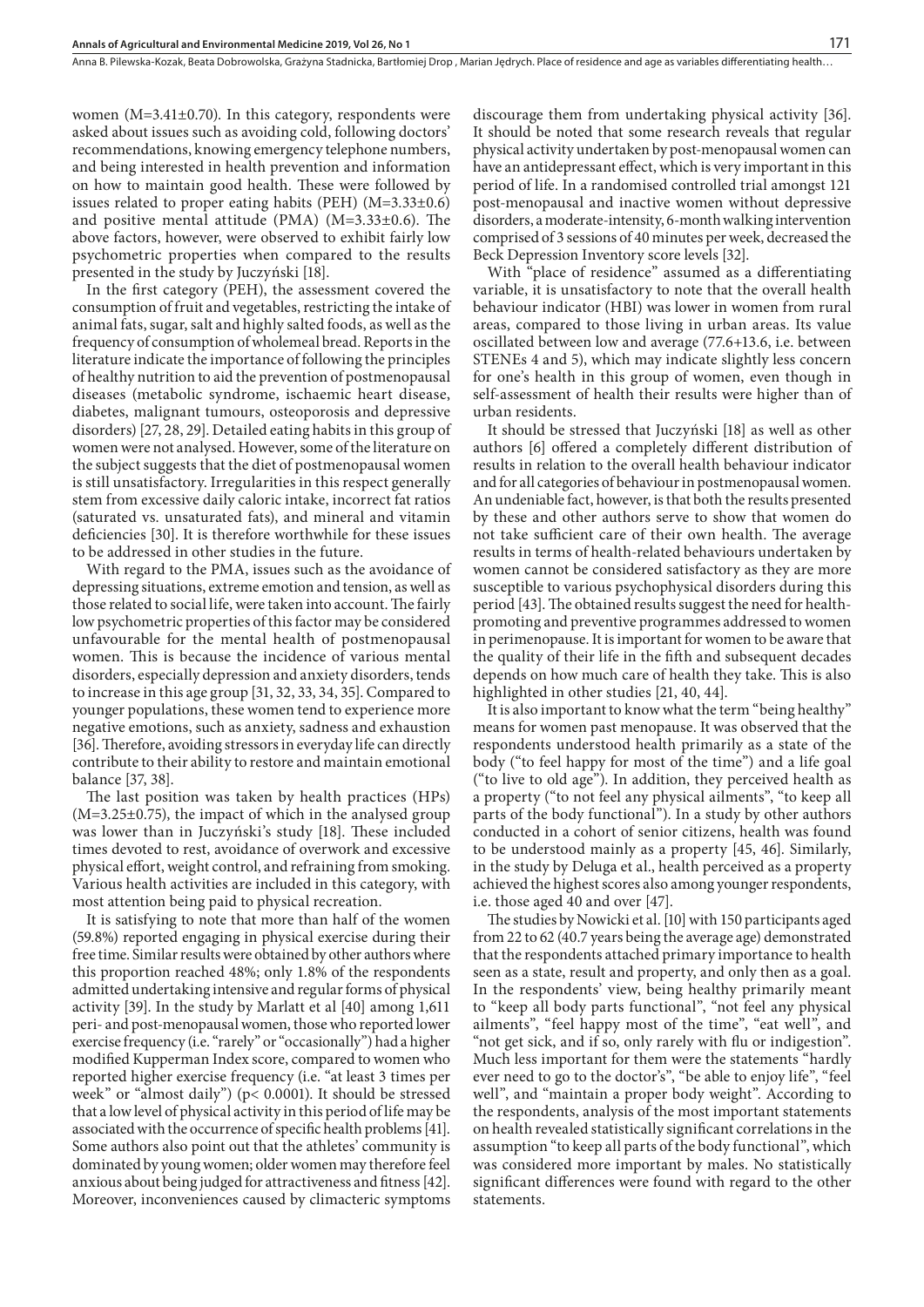In the study by Słopiecka [22], the respondents reported understanding the term "health" as complete physical, mental and social well-being. For women aged ≥56 years, health was "the absence of disease". Own research suggests that health tends to be defined differently depending on the place of residence. A correlation was found between the respondent's place of residence and his or her definition of health. Women living in rural areas were more likely to perceive health instrumentally, expressing statements in which health acted as a property of the body (not fall ill, and if so, only rarely with flu or indigestion, and/or take medication only in exceptional cases; keep all parts of the body functional) and/or as a goal (be responsible). Those from urban areas, in turn, tended to rate higher their statements describing health as a process (work without tension and stress).

**Study limitations.** This study has some limitations. The first is the sampling method. A small group of women from only one hospital were invited to participate in the study, which made it impossible to generalize the results. Additionally, no previous health history of the women was studied, nor their previous health behaviours, which made impossible comparisons and analyses of changes occurring in this regard. Therefore, further research is recommended in a larger group and with more data collected concerning the health condition of the women past menopause and its impact on health behaviours. Another important limitation is the age of the women surveyed. The main inclusion criteria for women to take part in the study was past menopause, and this state occurs sometimes at an early age. As a result of this, the study group comprised women from different age decades, from 40–82. Despite the lack of statistical differences between the age of the women and their health behaviours and health perception, further research is recommended in a larger group to investigate the relationship between these variables.

## **CONCLUSIONS**

172

- 1. A higher overall HBI, as well as indicators for particular categories, were characteristic of women from urban areas. Especially the results in the dimension of positive mental attitude were higher for urban residents, and this difference was statistically significant. Rural residents were dominant in the group of women who rated their health to be very good or good.
- 2.The age of surveyed women did not significantly influence their health behaviours. However, women who reported their last menstruation before the age of 50, obtained higher results in health practices.
- 3. The respondents attributed the highest importance to health understood as a property, state and goal. Compared to the urban respondents, those from rural areas attributed a higher value of average weight to the statements "not fall ill, and if so, only rarely with flu or indigestion" (property) and "be responsible" (goal). A higher average value was assigned by the urban respondents to the statement "be able to work without tension and stress" (process). There was no statistically significant difference between the women's age and their perception of health.

#### **REFERENCES**

- 1. Yazdkhasti M, Simbar M, Abdi F. Empowerment and coping strategies in menopause women: a review. Iran Red Crescent Med J. 2015; 17(3): e18944. doi: 10.5812/ircmj.18944.
- 2. Yanikkerem E, Göker A, Çakır Ö, Esmeray N. Effects of physical and depressive symptoms on the sexual life of Turkish women in the climacteric period. Climacteric. 2018; 21(2): 160–166.
- 3. Gruszczyńska M, Bąk-Sosnowska M, Plinta R. Zachowania zdrowotne jako istotny element aktywności życiowej człowieka. Stosunek Polaków do własnego zdrowia [Health-related behaviors as an essential part of human life activities. Attitude of Poles towards their own health]. Hyg Pub Health. 2015; 50(4): 558–565. [in Polish]
- 4. Jaspers L, Daan NM, Van Dijk GM, Gazibara T, Muka T, Wen KX, Meun C, Zillikens C, Roeters van Lennep JE, Roos-Hesselink JW, Laan E, Rees M, Laven JSE, Franco OH, Kavousi M. Health in middle-aged and elderly women: a conceptual framework for healthy menopause. Maturitas. 2015; 81(1): 93–98.
- 5. Sehhatie F, MojganM, Kafiyeh M. Health promoting behaviors among postmenopausal women in Langroud city, Iran. IJWHR. 2015; 3(3): 158–162.
- 6. Weber-Rajek M, Lubomska M, Radzimińska A, Lulińska– Kuklik E, GochA, Zukow W. Zachowaniazdrowotnekobiet w okresiemenopauzalnym [The health behavior of women during menopausal period]. J Educ Health Sport. 2016; 6(2): 151–162. [in Polish]
- 7. Ferrer RA, Klein WMP. Risk perceptions and health behavior. Curr Opin Psychol. 2015; 5: 85–89.
- 8. Ogińska-Bulik N, Zadworna-Cieślak M, Rogala E. Rola zasobów osobistych w podejmowaniu zachowań zdrowotnych przez osoby w wieku senioralnym [Role of personal resources in prediction of health behaviors in seniors]. Probl Hig Epidemiol. 2015; 96(3): 570–577. [in Polish]
- 9. Jopkiewicz A. Samoocena zdrowia, jakości życia i zaradności życiowej osób starszych [Self-evaluation of health, quality of life and resourcefulness of life in elderly people]. Rocznik Lubuski. 2014; 4(2): 261–273. [in Polish]
- 10. Nowicki G, Młynarska M, Ślusarska B, Rudnicka-Drożdżak E, SzczekalaK, Bartoszek A. The relationship between the value of health and health behaviors in individuals over 65 years of age. Fam Med Primary Care Rev. 2017; 1: 49–53.
- 11. Piasecka H, ŚlusarskaB, Nowicki G. Zdrowie jako wartość wśród młodzieży studenckiej w uwarunkowaniach społeczno-demograficznych i ocena żywienia badanej grupy [The value of health in the perception of students in terms of socio-demographic determinants and the evaluation of eating habits of the surveyed]. Pielęg Pol. 2015; 56 (2): 127–134. [in Polish]
- 12. Ślusarska B, Dobrowolska B, Zarzycka D. Metateoretyczny kontekst zachowań zdrowotnych w paradygmatach zdrowia [Metatheoretical context of health behavior in health paradigms]. Probl Hig Epidemiol. 2013; 94(4): 667–674. [in Polish]
- 13. Horbowska J. Wartość "zdrowie" i jej miejsce w hierarchii wartości młodzieży i osób dorosłych [The value "health" and it's place in the hierarchy of values among youths and adults]. Rocz Pedag. 2017; 9 (45): DOI:<http://dx.doi.org/10.18290/rped.2017.9.2-10>. [in Polish]
- 14. Borowiec A, Lignowska I. Czy ideologia healthismu jest cechą dystynktywną klasy średniej w Polsce? [Is the ideology of healthism a distinctive feature of the middle class in Poland?]. KultiSpoł. 2012; 56(3): 95–111. [in Polish]
- 15. Korwin-Szymanowska A. Kiedy otoczenie ma znaczenie: świadomość zdrowotna i wzorce w otoczeniu społecznym jako determinant poziomu aktywności fizycznej studentów [When people around you matter: health awareness and social patterns as determinants of the level of physical activity of students]. Forum Pedag. 2017; 2: 33–47. [in Polish]
- 16. Lizak D, Seń M, Kochman M. Healthism afirmacja promocji zdrowia czy współczesne zagrożenie behawioralne? [Healthism – an affirmation of health promotion whether contemporary behavioral threat? In: Żarów R, editor. A man in health and illness. Health promotion. Treatment and rehabilitation. Publisher of the Institute of Health Care, Tarnów2014, p. 148–157. [in Polish]
- 17. Słopiecka A, Cieślik A. Zachowania zdrowotne wybrane definicje [Health behavior-selected definitions]. Stud Med. 2011; 24 (4): 77–81. [in Polish]
- 18. Juczyński Z. Narzędzia pomiaru w promocji i psychologii zdrowia [Tools for health promotion and psychology of health]. 2ndedition. Laboratory of Psychological Tests, Warsaw 2009, p. 106–133.
- 19. Kupperman HS, Wetchler BB, Blatt MMG. Contemporary therapy of the menopausal syndrome. JAMA 1959; (171): 1627–1637.